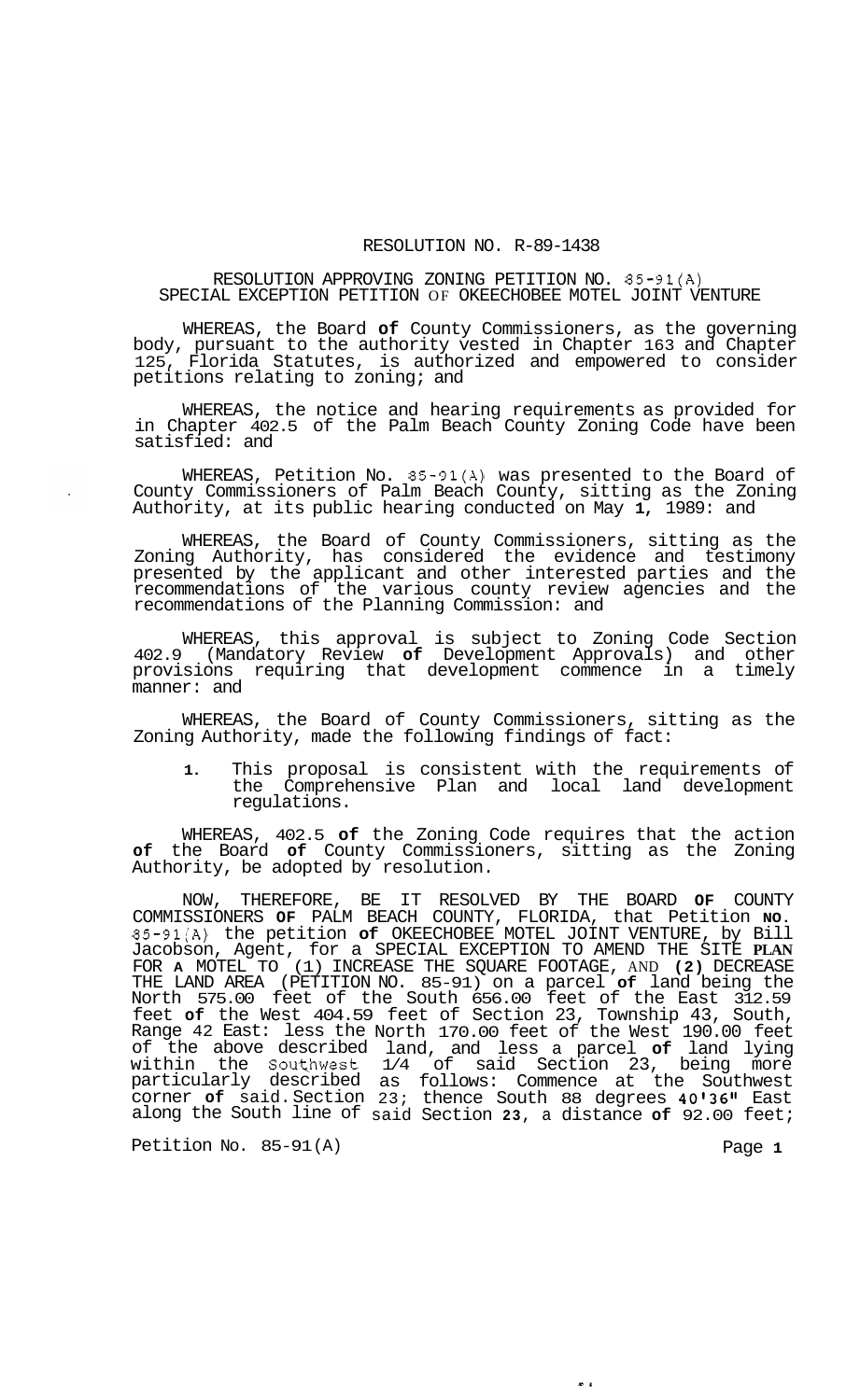thence North **01** degree **27'3111** East, a distance of **330.10** feet to the Point of Beginning: thence continue North 01 degree 27'31" East, a distance of **155.90** feet; thence South **88** degrees **4O136I1**  East, a distance of **113.24** feet; thence South **01** degrees **301088t**  West, a distance of **155.31** feet; thence North **88** degrees **58I23l1**  West, a distance of **113.12** feet to the Point of Beginning, being located on the north side of Okeechobee Boulevard (SR **704),**  approximately **220** feet west of West Drive, in a CG-General Commercial Zoning District, was approved on May **1, 1989,** as advertised, subject to the following conditions:

- **1.**  The petitioner shall comply with all previous conditions of approval, unless expressly modified herein.
- *2.*  Prior to certification, the site plan shall be amended to indicate the following:
	- a. The required five **(5)** foot perimeter landscape strip and vegetation along the western property line; and,
	- b. Relocation of the sign encroaching the required perimeter landscape strip.
- **3.**  The petitioner shall submit two **(2)** copies of properly executed cross-access document to the Zoning Division simultaneously with the Site Plan Review submittal.
- **4. No** restaurant or lounge shall be permitted, until the petitioner can demonstrate the minimum required parking can be accommodated on site.
- **5.**  The Developer shall provide discharge control and treatment for the stormwater runoff in accordance with all applicable agency requirements in effect at the time of the permit application. However, at a minimum, this development shall retain onsite the stormwater runoff generated by a three **(3)** year-one **(1)** hour storm with a total rainfall of **3** inches as required by the Permit Section, Land Development Division. In the event that the subject site abuts a Department of Transportation maintained roadway, concurrent approval from the Florida Department of Transportation will also<br>be required. The drainage system shall be maintained The drainage system shall be maintained in an acceptable condition as approved by the County Engineer. In the event that the drainage system is not adequately maintained as determined by the County Engineer, this matter will be referred to the Code Enforcement Board for enforcement.
- *6.*  The petitioner shall pay a Fair Share Fee in the amount and manner required by the "Fair Share Contribution for Road Improvements Ordinance" as it presently exists or

وأردي

Petition **No.** 85-91(A) **Petition Page 2**